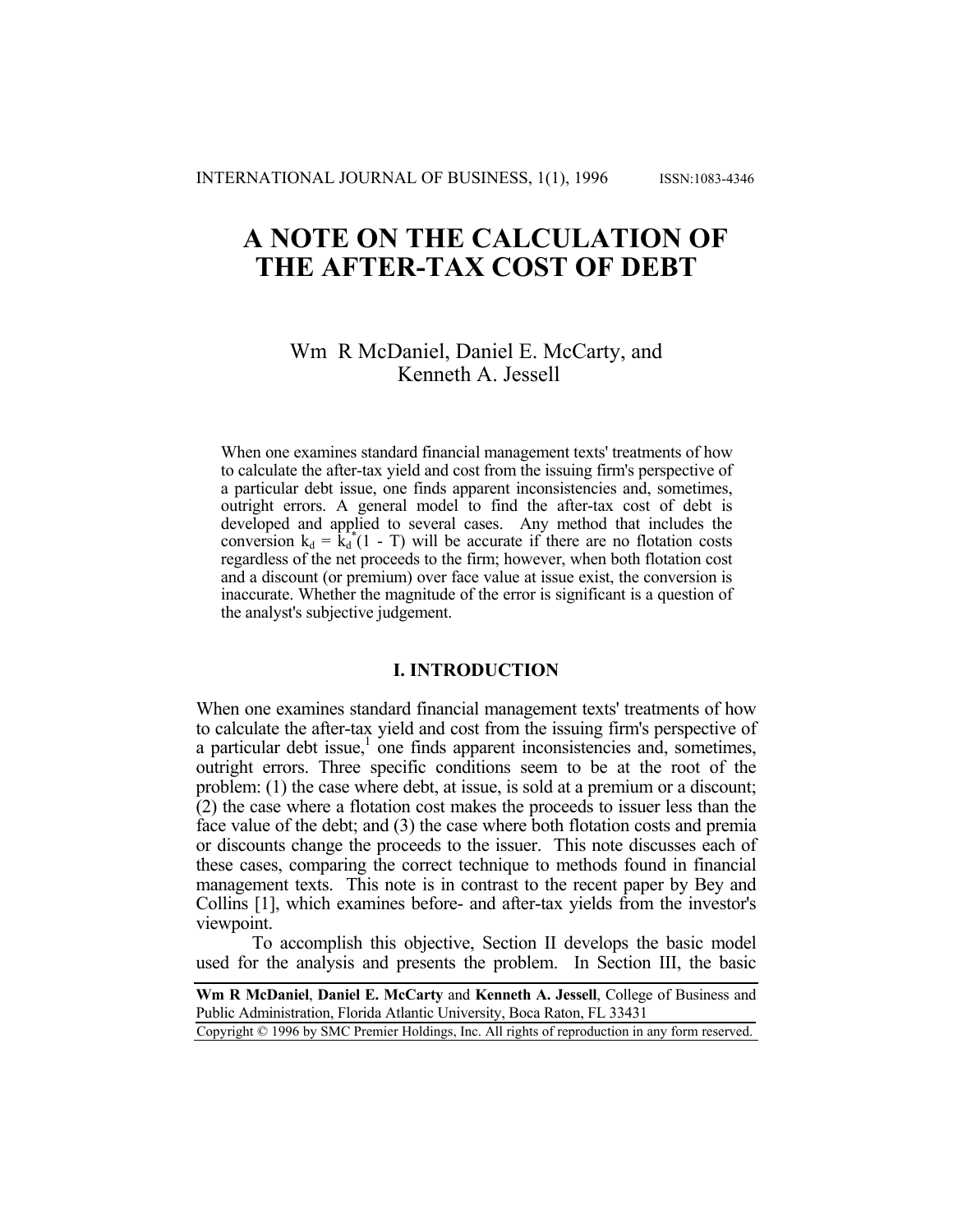model is used to prove that a two-equation approach to estimate the after-tax cost of debt provides the correct result, even though it may be less appealing than a single-equation method, regardless of the amount of the net proceeds to the firm. Section IV examines the relationship between the two- and single-equation methods when flotation costs are present. The final section summarizes the research effort.

## **II. THE BASIC MODEL AND PROBLEM**

Two methods for estimating a firm's after-tax cost of debt are commonly used. The first is given in  $Eq(1a)$  and  $Eq(1b)$ . The second method is given in Eq(2). For example, Gitman [4], and Gitman, Joehnk and Pinches [5] show that the cost of debt is found by first solving for  $k_d^*$  in the debt valuation equation:

$$
B_0 = \sum (I_t + P_t)/(1 + k_d^*)^t
$$
 (1a)

where,

 $B_0$  = Proceeds from investors at issue (may be at par, premium, or discount);

- $I_t$  = interest in period t;
- $P_t$  = periodic principal repayment;
- $n = bond maturity$ ; and
- $k_d^*$  = before-tax cost of debt.

In the most general application, one may think of the sum of each period's interest and principal repayment as the periodic cash flow servicing the creditors. The after-tax cost,  $k_d$ , is found by:

$$
k_d = k_d^*(1 - T), \tag{1b}
$$

where  $T =$  firm's marginal tax rate.

 Nevertheless, one might question whether this method is equivalent to a straightforward application of the valuation notion. Generally, a valuation is a value calculation based on a stream of cash flows discounted at the appropriate rate; one can approach the problem with either the value or the discount rate as the unknown. Specifically, the after-tax cost of debt application is:

$$
B_0 = \Sigma (I_t + P_t - T I_t) / (1 + k_d)^t
$$
 (2)

n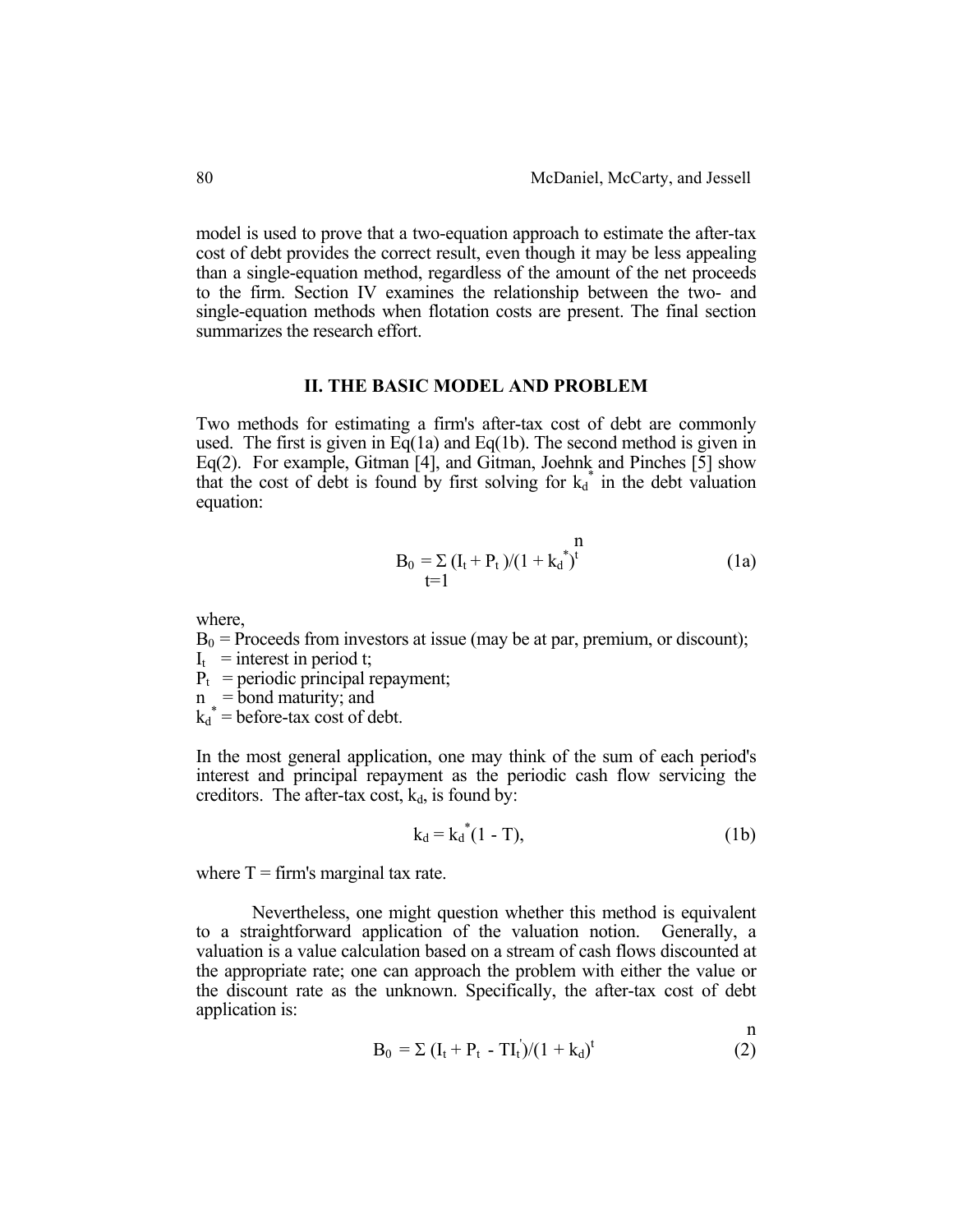The quantity,  $I_t$ , is the portion of the annual cash flow that is tax deductible by IRS regulation.

The calculation of  $k_d$  through the two-equation method (Eq(1a) and Eq(1b)) is not the intuitively obvious equivalent to  $k_d$  found through the single equation method  $(Eq(2))$ . Bierman and Smidt [2: 359] demonstrate that both methods yield the same results in the limited case where neither discounts (or premia) nor flotation costs exist. The broader question here is whether the results differ in the presence of discounts (or premia).

#### **III. A GENERAL PROOF**

To answer the question, consider a special case (for reference purposes, this is called Case Q) of Equation 1a, where the interest payments are in each period equal to  $\vec{k_d}^*$  times the remaining balance. When the interest payments are subtracted from their respective periodic debt service cash flows, the result is the true stream of payments applied to the principal. In some applications, the true principal payment will be non-positive.With the assumption that the entire principal will have been repaid at period n, the sum of the principal payments will equal the amount  $B_0$ . This is true whether the cash flow stream is equal payments, equal principal payments, negative amortization, a sinking fund with optional double payments, or any other imaginable redemption scheme.

 The IRS Code [12] states that the deductible interest on discount (premium) at issue debt is found by first solving Equation 1a for  $k_d^*$ --this rate is the true interest rate. This rate is then used in an amortization table to determine the schedule of deductible interest payments over the debt's life. In other words, the deductible interest is  $k_d^*$  times the true remaining balance. This is the "effective interest rate" method, as demonstrated in Danos and Imhoff [3].

Now consider the periodic cash flow to service the debt,  $CF_t = P_t + I_t$ , i.e., the sum of the nominal interest and principal repayments. In each period, one may restate CF to be the true interest payment,  $I_t$ , plus the true principal repayment,  $P_j = CF_t - I_t$ . Again, the sum of  $P_t = B_0$ . Equation 2, by substitution of  $I_t + P_t = I_t' + P_t'$  becomes:

$$
B_0 = \sum_{t=1}^{n} (I_t^{\prime} + P_t^{\prime} - TI_t^{\prime})/(1 + k_d)^t.
$$
 (3)

Rearrangement of terms yields:

 $t=1$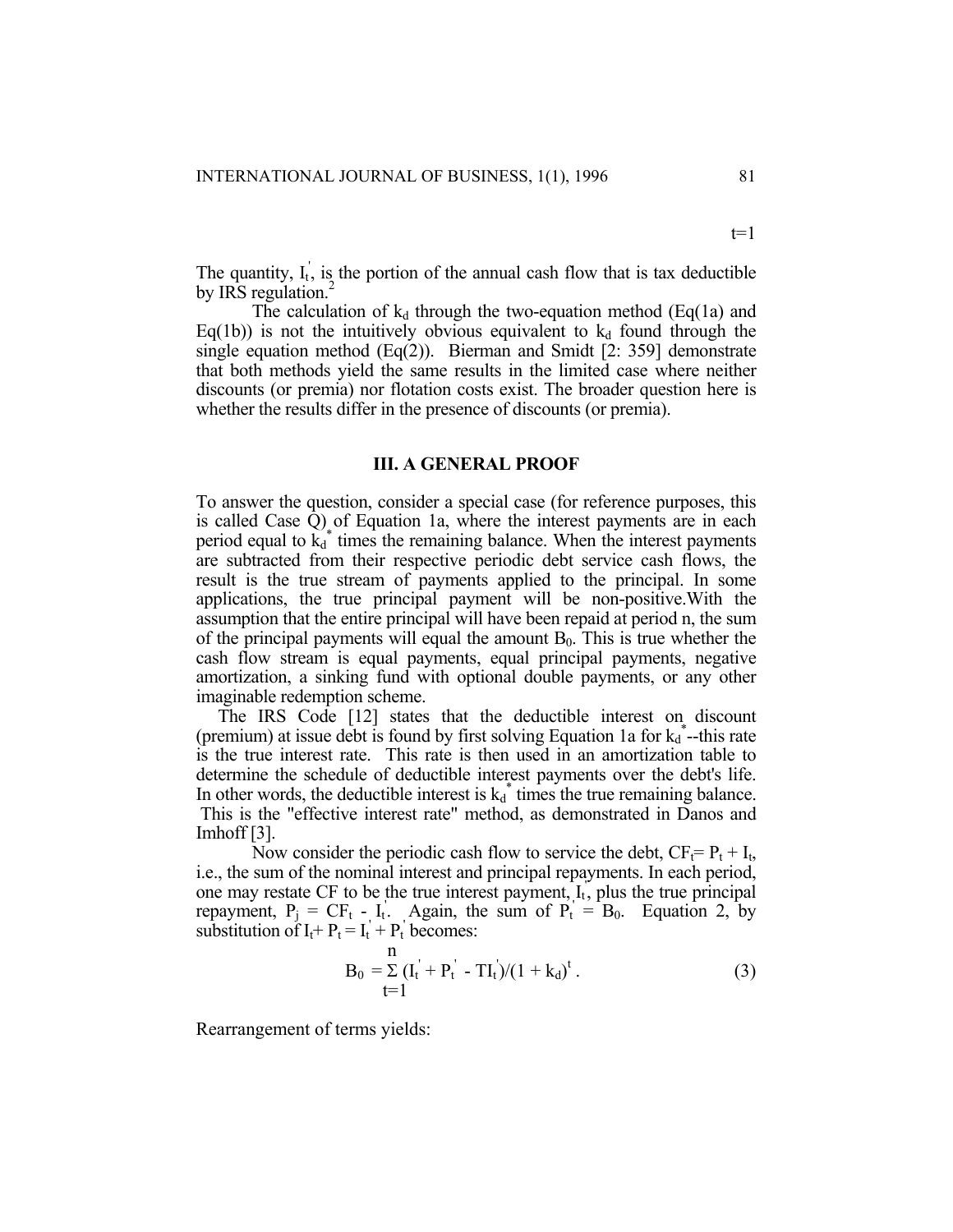$$
B_0 = \sum_{t=1}^{n} (I_t^{'} (1-T) + P_t^{'} )/(1 + k_d)^t . \tag{4}
$$

 Notice that Equation 4 can be thought of as modelling a debt issue whose rate, as applied to the unpaid balance, is  $k_d^*(1 - T)$ . Also, this debt issue's B<sub>0</sub> equals the sum of its principal payments. Thus, the factors fit precisely the definitions for special Case Q of Equation 1a, if and only if the discount rate is  $k_d^*(1 - T)$ . Therefore, regardless of whether debt is issued at par, a discount, or a premium (in consideration of its face value and coupon), its after-tax cost is equal to the before-tax cost times  $(1 - T)$ ; i.e.,  $k_d = k_d^*(1 - T)$ .

 As demonstrated by Equation 4, as long as the interest expense is the effective interest as required by the IRS, the equality between the two methods exists. To illustrate the equivalence of the two methods in the presence of taxes and discounts, assume a bond with a par value of \$1,000, a 5 percent coupon, a maturity of 10 years, a marginal tax rate of 34 percent, and a discount of \$307.23. The yield to maturity on this bond is 10 percent. The numerical calculations are shown in Table 1.

|      | <b>Starting</b> |        |          | Principal | Ending         | Interest   | Cash     |
|------|-----------------|--------|----------|-----------|----------------|------------|----------|
| Year | Balance         | Coupon | Interest | Reduction | <b>Balance</b> | Tax Shield | Flow     |
| 1    | \$692.77        | \$50   | \$69.28  | $$-19.28$ | \$712.05       | \$23.56    | \$26.44  |
| 2    | 712.05          | 50     | 71.20    | $-21.20$  | 733.25         | 24.21      | 25.79    |
| 3    | 733.25          | 50     | 73.32    | $-23.32$  | 756.57         | 24.93      | 25.07    |
| 4    | 756.57          | 50     | 75.66    | $-25.66$  | 782.23         | 25.72      | 24.28    |
| 5    | 782.23          | 50     | 78.22    | $-28.22$  | 810.45         | 26.59      | 23.41    |
| 6    | 810.45          | 50     | 81.04    | $-31.04$  | 841.49         | 27.55      | 22.45    |
| 7    | 841.49          | 50     | 84.15    | $-34.15$  | 875.64         | 28.61      | 21.39    |
| 8    | 875.64          | 50     | 87.56    | $-37.56$  | 913.20         | 29.77      | 20.23    |
| 9    | 913.20          | 50     | 91.32    | $-41.32$  | 954.52         | 31.05      | 18.95    |
| 10   | 954.52          | 50     | 95.45    | 954.55    | 0.00           | 32.45      | 1,017.55 |

**Table 1: Illustration of the Basic Model** 

Solving for the after-tax cost of debt, using the after-tax cash flows, yields an after-tax cost of debt of 6.6 percent. The same result is found by multiplying the before-tax cost of debt by  $(1-T)$ ,  $.10(1-.34)=0.066$  or 6.6 percent.

# **IV. THE ANALYSIS WITH FLOTATION COSTS**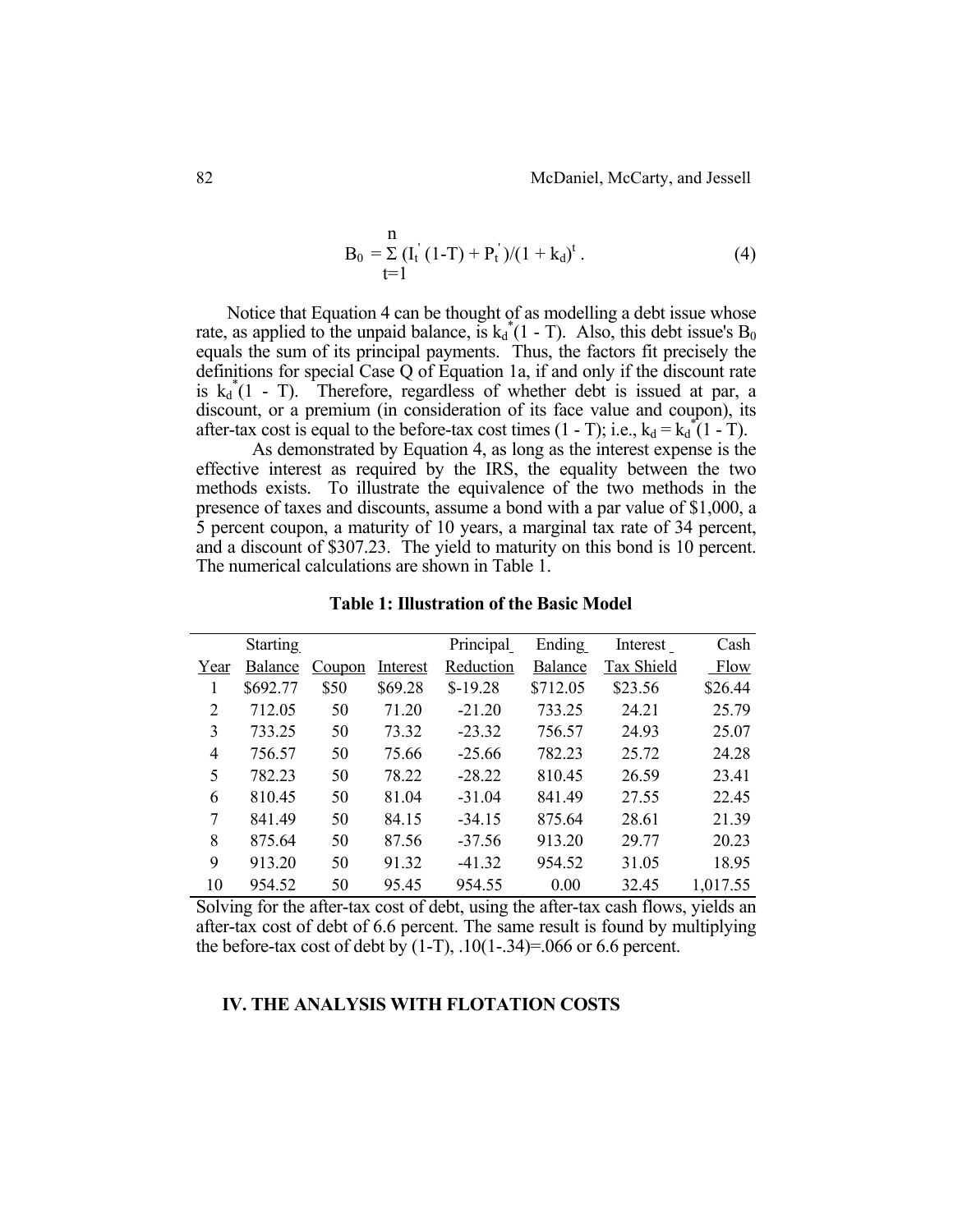The chief cause of questionable discussions of the cost of debt with regard to flotation cost is the omission of tax consequences. The IRS Revenue Ruling [11] states that direct flotation costs for debt may be written off in straightline fashion over the life of the debt. One plausible explanation for the omission of tax consequences may be that the typical flotation cost of debt is quite small, so that its tax benefits are negligible. Van Horne [13] gives a more sophisticated reason, stating that attaching the flotation cost to each project to be financed is a superior method because attaching it to the cost of capital causes an "excessive penalty." (See Hubbard [7] for a complete discussion and bibliography on this notion.) This argument has merit but runs into some practical difficulties: (1) when several projects are funded at the same time by several different sources, how does one determine which source's flotation cost goes with which project?; (2) the method deals with flotation costs, excluding their tax effect; and (3) as evidenced by many cites in the reference list  $[2, 4, 5, 6, 8, 9,$  and  $[10]$  and many other financial management texts, academicians and practitioners seem to use the method attaching the flotation costs to the cost of capital.

 Addition of the write-off to the cash flow stream to the valuation notion yields a modified form of Eq(2), where F is the direct flotation cost in dollars:

$$
B_0 - F = \sum_{t=1}^{n} (I_t^{\dagger} + P_t^{\dagger} - TI_t^{\dagger} - TF/n)/(1 + k_d)^t.
$$
 (5)

Note that the simple conversion,  $k_d = k_d^*(1 - T)$ , is inaccurate for this case (Unfortunately, several authors incorrectly advocate this method, e.g., Moyer, McGuigan and Kretlow [9]; Petty, Scott, Keown, and Martin [8]; Gup [6]; and perhaps Pinches [10].) This "popular" method appears as Equation 6:

$$
B_0 - F = \sum_{t=1}^{n} (I_t + P_t)/(1 + k_d)^t
$$
 (6)

For example, consider a bond with the following traits:

 $B_0 = $692.77$ ; n =10 years; I<sub>1 to10</sub> =\$50; P<sub>10</sub> = \$1,000; F =34.64 or 5 percent of  $B_0$ ; T = .34

If one applies the method initiated by Equation 1a,  $k_d^*$  is 10 percent, ignoring flotation costs, and Equation 1b will produce  $k_d = 7.09$  percent. The accurate method found through Equation 5 finds  $k_d$  to be 7.08 percent from the cash flows in Table 2. Thus, a small error comes from ignoring the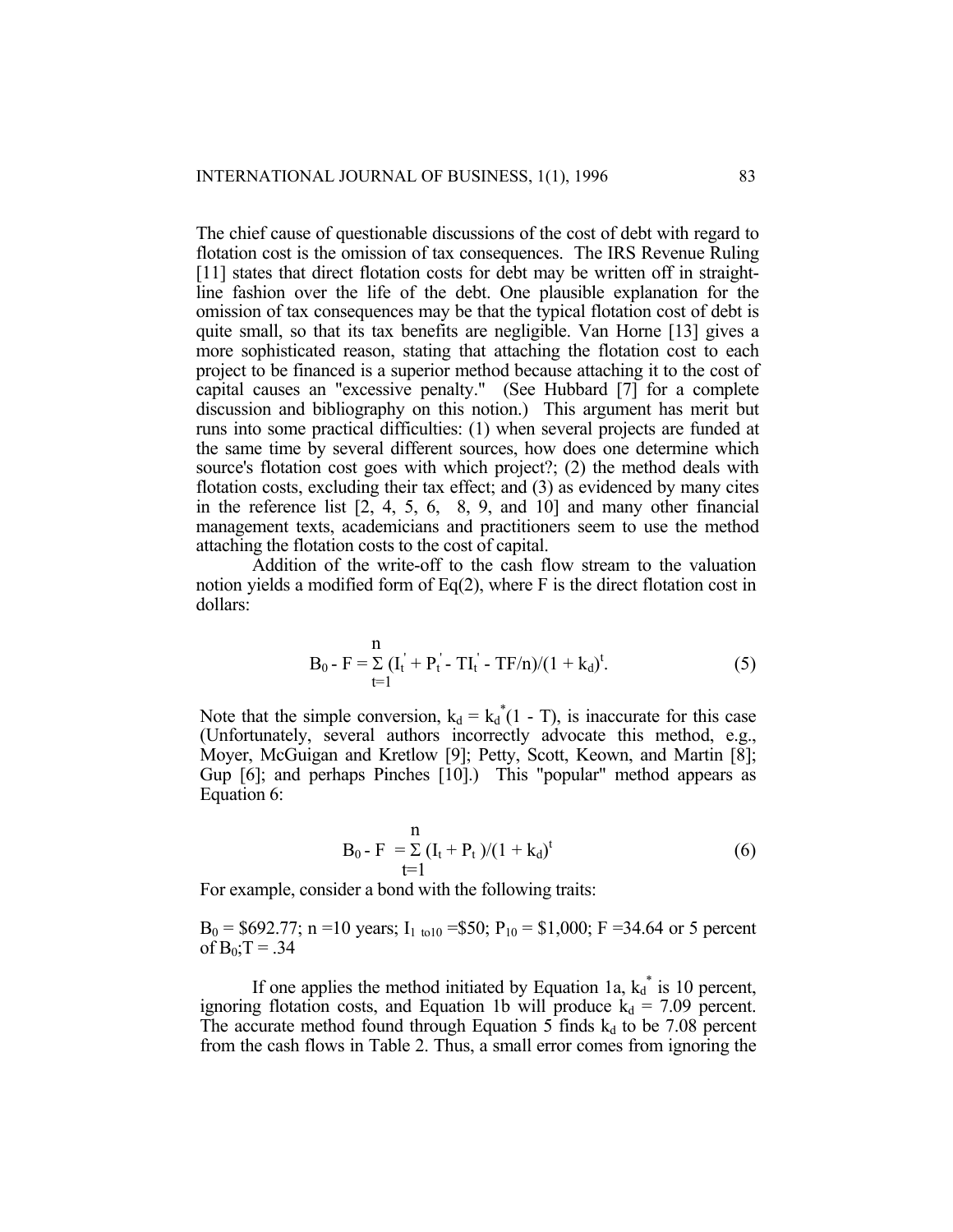tax effect of the flotation costs. Flotation cost always increases the cost of new debt. The popular method overstates the amount of the increase in the after-tax cost of debt. Examination of Equation 5 shows that the best estimate of the after-tax cost of debt lies between the rates yielded by the  $k_d$  $=k_d^*(1 - T)$  method and the popular method. Table 3 shows the magnitude of the difference for various debt characteristics and flotation costs.

|                | After-Tax  | <b>Flotation Cost</b> | Cash       |  |
|----------------|------------|-----------------------|------------|--|
| Year           | Cash Flow* | Tax Shield            | Flow       |  |
| 1              | \$26.44    | $$-1.18$              | S<br>25.26 |  |
| $\overline{2}$ | 25.79      | $-1.18$               | 24.62      |  |
| 3              | 25.07      | $-1.18$               | 23.90      |  |
| $\overline{4}$ | 24.28      | $-1.18$               | 23.90      |  |
| 5              | 23.41      | $-1.18$               | 23.11      |  |
| 6              | 22.45      | $-1.18$               | 21.28      |  |
| 7              | 21.39      | $-1.18$               | 20.22      |  |
| 8              | 20.23      | $-1.18$               | 19.06      |  |
| 9              | 18.95      | $-1.18$               | 17.78      |  |
| 10             | 1,017.55   | $-1.18$               | 1,016.38   |  |

**Table 2: Illustration of Equation 5** 

## **V. CONCLUSION**

Eq(5) applies generally to all cases whether  $B_0$  is at a premium or a discount. Any method that includes the conversion  $k_d = k_d^*(1 - T)$  will be accurate if there are no flotation costs regardless of the net proceeds to the firm; however, when both flotation cost and a discount (or premium) over face value at issue exist, the conversion is inaccurate.Whether the magnitude of the error is significant is a question of the analyst's subjective judgment.

# **Table 3: After-Tax Cost of Debt Computations Using Equation 5**  l

Market rate=10.0 %; Face value=\$1,000; Maturity=10 years; Tax rate=34%  **After-Tax Cost of Debt with Flotation Cost at:**

Rate Issue  $Q\%$  1% 2% 3% 4% 5% 6% 7% 8% 9% 10%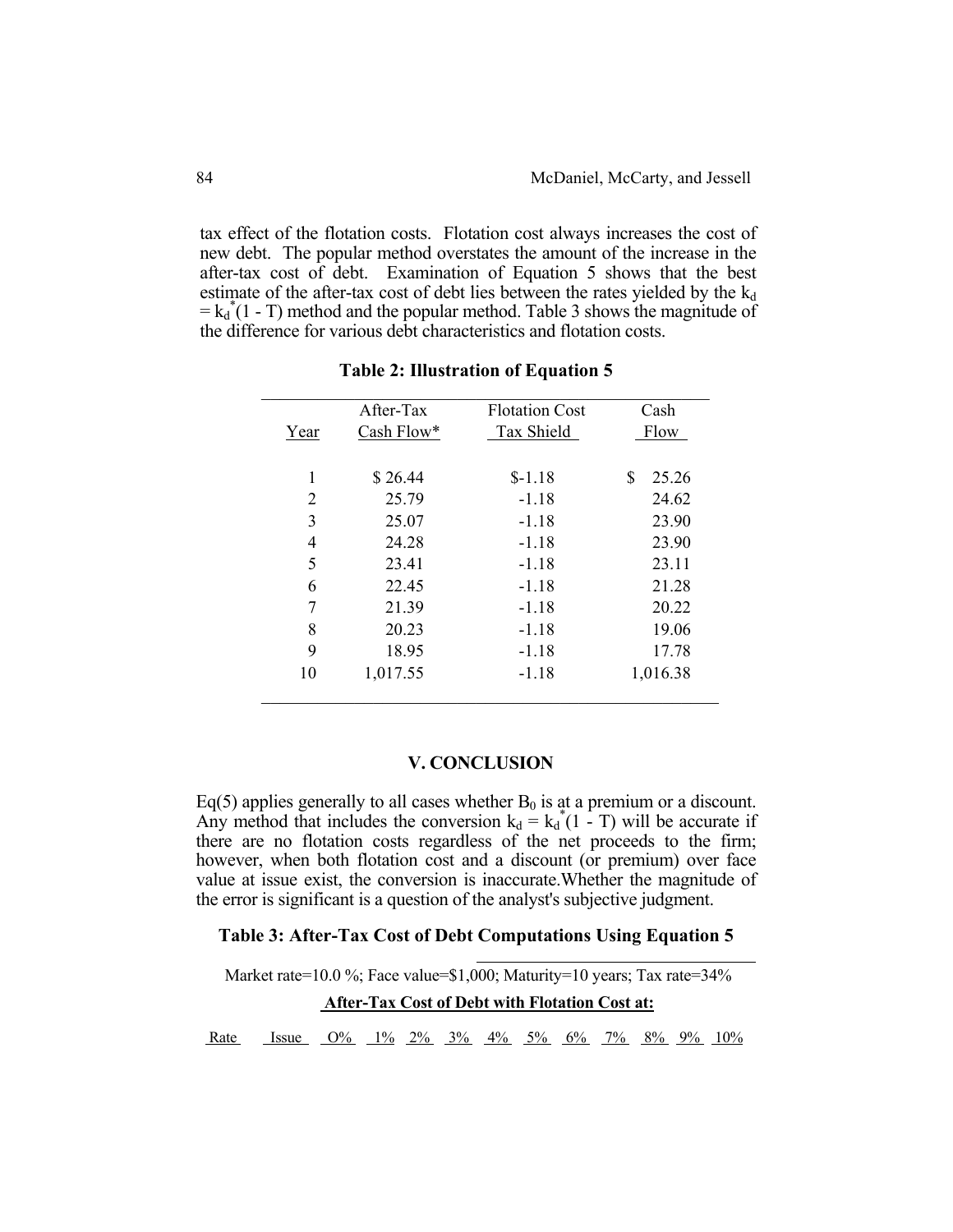INTERNATIONAL JOURNAL OF BUSINESS, 1(1), 1996 85

|                | 10\% \$1,000.00 | 6.60 6.71 6.81 6.92 7.03 7.15 7.26 7.38 7.49 7.61 7.73 |  |  |  |                                                        |  |
|----------------|-----------------|--------------------------------------------------------|--|--|--|--------------------------------------------------------|--|
| 9              | 938.55          |                                                        |  |  |  | 6.60 6.70 6.81 6.92 7.03 7.14 7.26 7.36 7.47 7.59 7.71 |  |
| 8              | 877 11          | 6.60                                                   |  |  |  | 6.70 6.80 6.91 7.02 7.12 7.23 7.34 7.45 7.57 7.68      |  |
| 7              | 815.66          |                                                        |  |  |  | 6.60 6.70 6.80 6.90 7.00 7.11 7.21 7.32 7.43 7.54 7.65 |  |
| 6              | 754 21          |                                                        |  |  |  | 6.60 6.70 6.79 6.89 6.99 7.09 7.20 7.30 7.40 7.51 7.62 |  |
| 5              | 692.77          |                                                        |  |  |  | 6.60 6.69 6.79 6.88 6.99 7.08 7.18 7.28 7.38 7.48 7.58 |  |
| $\overline{4}$ | 631 33          |                                                        |  |  |  | 6.60 6.69 6.78 6.87 6.96 7.06 7.15 7.25 7.35 7.44 7.54 |  |
| $\mathcal{E}$  | 569.88          |                                                        |  |  |  | 6.60 6.69 6.77 6.86 6.95 7.04 7.13 7.22 7.31 7.41 7.50 |  |
| $\overline{2}$ | 508.43          |                                                        |  |  |  | 6.60 6.68 6.76 6.85 6.93 7.01 7.14 7.17 7.27 7.36 7.45 |  |
| $\mathbf{1}$   | 446.99          |                                                        |  |  |  | 6.60 6.68 6.75 6.83 6.91 6.99 7.07 7.15 7.23 7.31 7.40 |  |
| $\Omega$       | 385.54          | 6.60                                                   |  |  |  | 6.67 6.74 6.81 6.88 6.96 7.03 7.11 7.18 7.26 7.23      |  |

# **NOTES**

- 1. One should not confuse the notion of the cost of debt for a particular issue with the marginal cost of debt capital. The latter is a function of many factors, including the firm's operational and financial risk, interest rates in the market, and portfolio effects with other securities. The former may differ because of market imperfections, callability, sinking fund provisions, and other indenture items.
- 2. Yawitz and Maloney [14] in their study of original issue discount bonds discuss the tax effects to both issuer and investor, when the effective interest rate method is used.

# **REFERENCES**

- [1] Bey, Roger P., & Collins, J. Markham. (1988). "The Relationship Between Before- And After-Tax Yields on Financial Assets," *The Financial Review.* August, 313-331.
- [2] Bierman, Harold Jr., & Smidt, Seymour. (1986). *The Capital Budgeting Decision.* MacMillan, 359.
- [3] Danos, Paul, & Imhoff, Eugene A. (1986). *Intermediate Accounting.* 2nd Edition, Prentice-Hall, 782-3.
- [4] Gitman, Lawrence J. (1994). *Principles of Managerial Finance.* 7th ed., Harper and Row, 405-408.